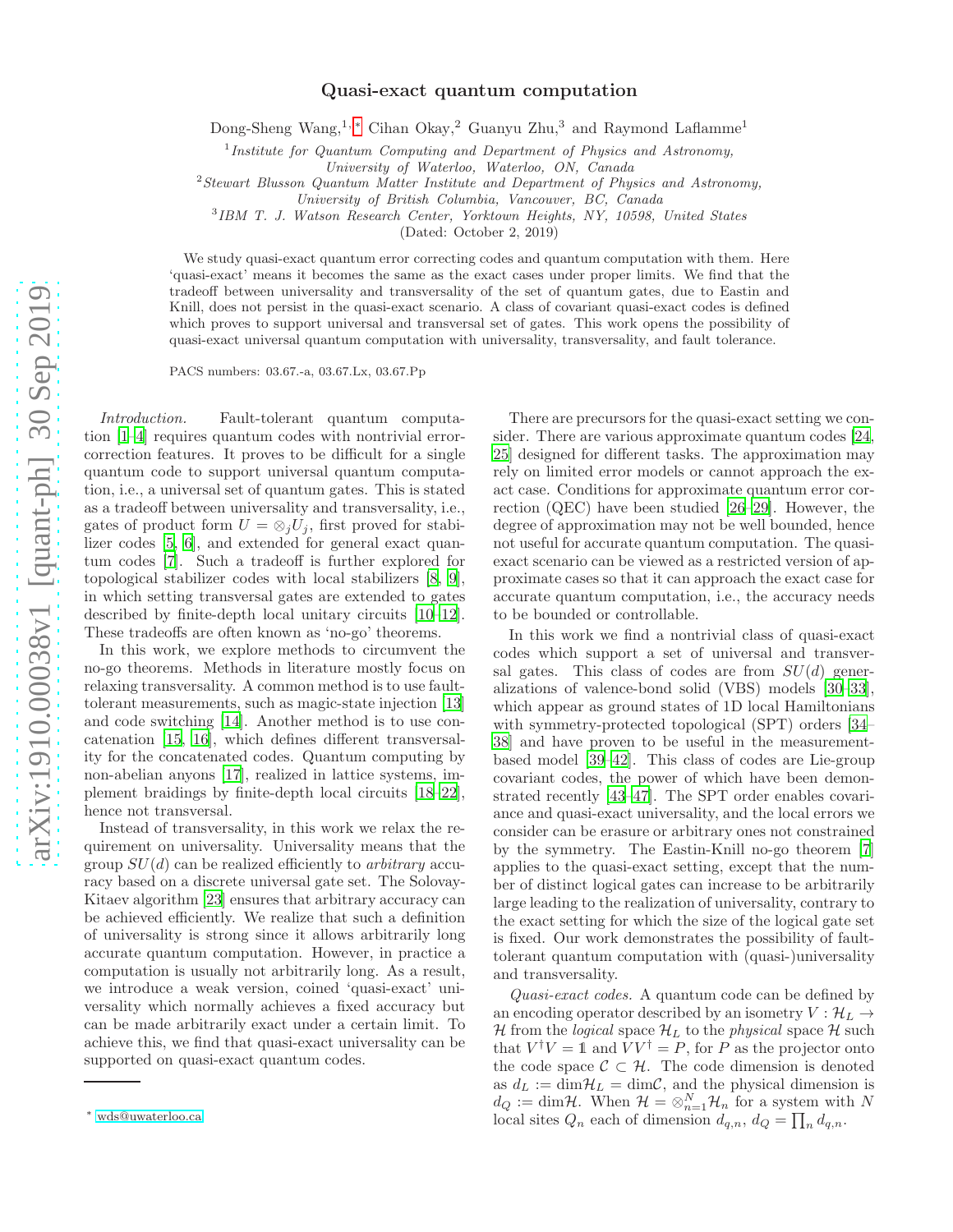QEC refers to the correction of a set of error operators  $\{E_i\}$  on H so that errors cannot induce or disturb any nontrivial logical operations on C. Given  $\{E_i\}$ , the correctability condition is [\[48\]](#page-9-5)

<span id="page-1-0"></span>
$$
PE_i^{\dagger} E_j P = a_{ij} P \propto P, \ a_{ij} \in \mathbb{C}.
$$
 (1)

Meanwhile, the condition for detection is  $PE_i P = e_i P \propto$ P,  $e_i \in \mathbb{C}$ . Each error operator  $E_i$  could be local or nonlocal. When  ${E_i}$  is a local basis of the space of bounded operators on a local site  $\mathcal{B}(\mathcal{H}_n)$  (the subscript n is omitted for error operators  $E_i$ ) for any n, then for any  $F_j \in \mathcal{B}(\mathcal{H}_n)$ , condition [\(1\)](#page-1-0) implies  $PF_j^{\dagger}F_lP \propto P$ , which means arbitrary local error can be corrected.

A given error set  ${E_i}$  forms a quantum channel, so the error correction finds its inverse on the code space. The condition [\(1\)](#page-1-0) has been extended to the case when a given channel can only be corrected approximately with accuracy  $\epsilon$  [\[26](#page-8-19)[–29](#page-8-20)] (see Appendix [1\)](#page-4-0). To define good approximate quantum codes, we need additional structures so that the accuracy  $\epsilon$  is always bounded and small enough. Here we allow two sources of approximation. First, we allow approximate isometry for the encoding operator such that it becomes exact in a certain limit. Second, we allow approximate error correction for a set of errors such that it becomes exact in a certain limit. We do not restrict on the forms of limits which would depend on the specific codes, and the two limits above could be different in general. We term the cases as quasiexact encoding and quasi-exact QEC. We will use 'quasi' as a shorthand for 'quasi-exact', and use 'quasi code' as a shorthand for a code with either quasi encoding or quasi QEC, or both.

Definition 1 (Quasi encoding). A quasi encoding is defined by a quasi isometry  $V : H_L \to \mathcal{H}$  with  $V^{\dagger}V = \mathbb{1} + \Delta$ , and  $\delta$ -isometric for  $0 \leq d(V^{\dagger}V, 1) \leq \delta$ , and it becomes exact when  $\delta \rightarrow 0$  in a certain limit, for a proper distance measure d.

The quasi projector onto the code space  $\mathcal{C} \subset \mathcal{H}$  is  $P =$  $VV^{\dagger}$  and  $P^2 = P + K$ ,  $K := V(\Delta) = V \Delta V^{\dagger}$ , and it becomes an exact projector when  $\delta \to 0$ . The matrix  $\Delta$ is of dimension  $d<sub>L</sub>$  and can be specified by V.

**Definition 2** (Quasi correction). A set of errors  $\{E_i\}$ , described as a channel  $N$ , is  $\epsilon$ -correctable when there exists a recovery channel  $\mathcal R$  such that  $d(\mathcal V^\dagger \mathcal R \mathcal N \mathcal V, \mathbb 1) \leq \epsilon$ , and quasi correctable when  $\epsilon \to 0$  in a certain limit.

Note the distance measure  $d$  here shall be the same as, or equivalent to the measure for  $\delta$  above.

<span id="page-1-4"></span>**Theorem 1.** A set of errors  ${E_i}$  on a code space P is quasi correctable iff

<span id="page-1-2"></span>
$$
PE_i^{\dagger} E_j P = a_{ij} P^2 + PB_{ij} P, \qquad (2)
$$

for  $[a_{ij}]$  as a quantum state and  $PB_{ij}P \rightarrow 0$  in a certain limit.

Proof. Sufficiency. Given the condition we need to find a recovery channel  $\mathcal R$ . Similar with the exact case [\[48\]](#page-9-5), we first use a unitary matrix to diagonalize  $[a_{ij}]$ , and then

<span id="page-1-1"></span>
$$
PF_k^{\dagger} F_l P = d_{kl} \delta_{kl} P^2 + PB_{kl} P, \tag{3}
$$

with  $d_{kl} := d_k \geq 0$  for  $k = l$  and  $d_{kl} = 0$  for  $k \neq l$ . For  $d_k \neq 0$ , we define  $R_k = \frac{1}{\sqrt{a}}$  $\frac{1}{d_k}PF_k^{\mathsf{T}}$ , and  $\mathcal{R}$  as the set  $\{R_k\}.$ For any logical state  $\sigma_{\mathcal{C}}$ , we find

$$
\mathcal{RN}(\sigma_{\mathcal{C}}) = \sum_{kl} \frac{1}{d_k} P F_k^{\dagger} F_l \sigma_{\mathcal{C}} F_l^{\dagger} F_k P. \tag{4}
$$

For  $\sigma_{\mathcal{C}} = P \sigma P$ ,  $\sum_{k} d_k = 1$ ,  $PBP = 0$  with  $B := \sum_{i} B_{ii}$ and with [\(3\)](#page-1-1), we find

$$
\mathcal{RN}(\sigma_{\mathcal{C}}) = \sum_{kl} \frac{1}{d_k} P B_{kl} P (1 - K) \sigma_{\mathcal{C}} (1 - K) P B_{kl}^{\dagger} P + P \sigma_{\mathcal{C}} P + O(\Delta^2).
$$
 (5)

This means the logical state is recovered up to the quasi projector  $P$  and a perturbation described by a map  $\mathcal{B}=\{\frac{1}{\sqrt{a}}% ,a_{\alpha}\}_{\alpha\in\mathbb{C}}\}$  $\frac{1}{d_k}PB_{kl}P\}$ , which does not need to be trace preserving. We need to measure the distance between  $\mathcal{RN}$ and identity channel. To this end, we map back to the logical space  $\mathcal{H}_L$  by  $V^{\dagger}$ . With  $\sigma_{\mathcal{C}} := V \hat{\sigma} V^{\dagger} = \mathcal{V}(\hat{\sigma})$ , we find

<span id="page-1-3"></span>
$$
\mathcal{M}(\hat{\sigma}) = (\mathbb{1} + \Delta) \sum_{kl} \frac{1}{d_k} \hat{B}_{kl} (\mathbb{1} - \Delta) \hat{\sigma} (\mathbb{1} - \Delta) \hat{B}_{kl}^{\dagger} (\mathbb{1} + \Delta)
$$

$$
+ (\mathbb{1} + \Delta) \hat{\sigma} (\mathbb{1} + \Delta) + O(\Delta^2), \tag{6}
$$

for  $\hat{B}_{kl} := V^{\dagger} B_{kl} V, \mathcal{M} := V^{\dagger} \mathcal{R} \mathcal{N} \mathcal{V}.$  With entanglement fidelity  $F(|\omega\rangle, \mathcal{M}(|\omega\rangle)) = \langle \omega|\mathcal{M}(|\omega\rangle)|\omega\rangle$  for  $|\omega\rangle =$  $\sum_{i=1}^{d_L} |ii\rangle$ , we use the infidelity  $\delta F = |1 - F|$  as a distance measure. We find

$$
\delta F = \frac{1}{d_L^2} \sum_{kl} \frac{1}{d_k} (\text{tr}\hat{B}_{kl})^2 + O(\Delta^2). \tag{7}
$$

We see that the infidelity depends on the size of  ${\rm tr} \hat{B}_{kl}$ and the cardinality of the set  $\{k\}$ , i.e., the size of the environment, dimE. Let  $\beta := \max_{kl} tr \hat{B}_{kl}$ . If the system size is N and local site dimension is  $d_q$ , then dim $E =$  $poly(N, d_q)$ , i.e., a polynomial of N and  $d_q$ . As a result,

$$
\delta F \in O(\text{poly}(N, d_q, \beta)).\tag{8}
$$

If  $\beta$  decays with either N or  $d_q$ , or both of them, or some other parameters, denoted as  $\lambda$ , faster than the increase with N or  $d_q$ , then in the large-N, or large- $d_q$ , or large- $\lambda$ limit, the entanglement fidelity becomes 1.

*Necessity*. Suppose there exists a recovery channel  $\mathcal{R}$ such that

$$
\mathcal{RN}(\sigma_{\mathcal{C}}) = \sum_{kl} R_k F_l \sigma_{\mathcal{C}} F_l^{\dagger} R_k^{\dagger} = \sigma_{\mathcal{C}} + \sum_i B_i \sigma_{\mathcal{C}} B_i^{\dagger}.
$$
 (9)

Then the set  $\{R_kF_lP\}$  is the same representation as the set  $\{P, B_i P\}$  for a channel. Similar with the exact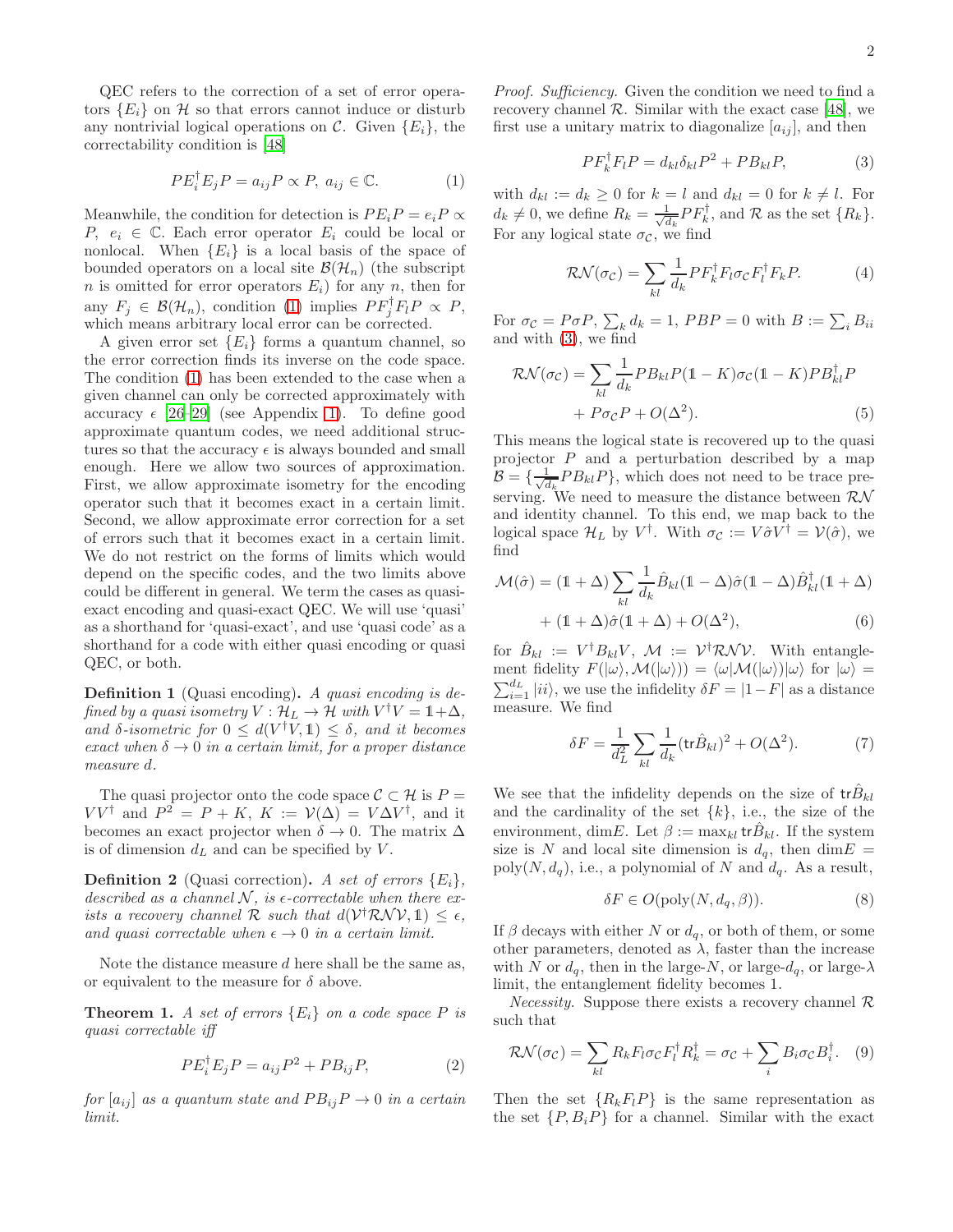case [\[48](#page-9-5)], there exists an isometry that maps between the two sets. From easy algebra the condition [\(2\)](#page-1-2) is obtained. □

As  $\beta$  is always small or bounded and tends to zero in a certain limit, the quasi correction of  ${E_i}$  also implies quasi correction of other operators in its algebra. We see that the quasi-exact scenario is a slight perturbation of the exact case, and similarly, the recovery channel  $\mathcal R$  can be completed to be trace preserving. In addition, the definition of code distance and other relevant quantities have to be modified accordingly. A quasi code distance  $d_{\mathcal{C}} = 2t + 1$  can be defined if it can quasi correct up to  $t$  errors. Examples of quasi codes can be found in Appendix [2.](#page-5-0)

Quasi universality. Now we introduce the notion of quasi universality, which is suitable for computing with quasi codes, and can also be employed in other settings. Universality means that on a logical space of dimension  $d$ , the whole group  $SU(d)$  can be realized [\[49\]](#page-9-6). The Solovay-Kitaev algorithm [\[23\]](#page-8-16) proves that, given any  $U \in SU(d)$ , there exists an efficient classical algorithm that produces an efficient sequence of gates  $U' = \prod_i U_i$  with the distance  $d(U, U') \leq \epsilon$  for arbitrarily small accuracy  $\epsilon$ .

In the setting of universality above, the logical identity gate 1 is not explicitly written but implied. However, there is no perfect 1 for quasi codes due to the QEC features (see Eq. [\(6\)](#page-1-3)). The leftover from QEC is random, which means that the logical identity gate 1 is replaced by a set of gates that are close to it, with a proper distance measure such as entanglement fidelity, trace distance, or operator norm. Denote this set as  $\mathfrak{I}_n$ for  $\eta$  as a measure of distance from 1. The set  $\mathfrak{I}_{\eta}$  is an equivalence class of logical gates, and any gate  $\mathbb{1}_{\eta} \in \mathfrak{I}_{\eta}$ is treated the same as 1. We call such a set a 'gate-cell', or just 'cell', and  $\eta$  as the 'size' or accuracy of it. Clearly it also induces gate-cells for nontrivial logical gates.

**Definition 3** (Gate-cell). A gate-cell  $\mathfrak{U}_\eta$  of accuracy  $\eta$ for a logical gate  $U \in SU(d)$  is a dense set of gates such that each  $U_{\eta} \in \mathfrak{U}_{\eta}$  is of distance measured by  $\eta$  from  $U$ .

Therefore, the whole group  $SU(d)$  can be partitioned into a collection of non-overlapping gate-cells of various sizes; denote this set as  $SU(d)_\eta$ , and it is clear that  $SU(d)_n \subset SU(d)$ . The partition into cells can be nonuniquely chosen and shall be kept fixed in order to define distinct logical gates, as we will see later.

Definition 4 (Quasi universality). A computation on a quasi code of dimension d and accuracy η is quasi universal iff the whole group  $SU(d)$  can be realized when  $\eta$ vanishes.

Suppose we need to approximate  $U \in SU(d)$  to accuracy  $\varpi$ . What would be the relation between  $\varpi$  and  $\eta$ ? For quasi codes that any gate  $U$  can be realized directly,  $\varpi$  shall be in the same order of  $\eta$ . For the setting that each gate  $U$  is built from a product of gates from a universal gate set, denoted as  $S$ ,  $\varpi$  is lower bounded by  $\eta$  since the leftover from QEC can accumulate. The accuracy for different gates could be different. For instance, with  $U_{\eta} = U \mathbb{1}_{\eta}, V_{\eta} = V \mathbb{1}_{\eta}$ , for  $\mathbb{1}_{\eta} \in \mathfrak{I}_{\eta}$ , the distance  $d(U_{\eta}V_{\eta},UV) \leq 2\eta$  if  $d(U_{\eta},U) \leq \eta$ ,  $d(V_{\eta},V) \leq \eta$  [\[50\]](#page-9-7). This means that arbitrarily large computation cannot be reliably done with quasi codes. In general, given any  $U \in SU(d)$ , first use algorithms [\[23](#page-8-16)] to approximate U by  $U' = \prod_L \bigotimes_J U_{LJ}$ , for  $U_{LJ}$  as gates from a universal gate set  $S$ ,  $L$  as the label of layers relating to the time of computation, and  $J$  as the label of gates in each layer relating to the size of computation. Denote the distance  $d(U, U')$  as  $\varpi_0$ , which could be as small as zero. As each  $U_{LJ}$  will be approximated by  $U_{LJ,\eta}$ , we see that  $d(U', U'_\eta) \leq m\eta$  for  $m := \sum_{L} |J|_L$  as the number of gates. Then the distance  $d(U, U'_\eta) \leq m\eta + \varpi_0$ . As a result, we could obtain a lower bound for the accuracy

$$
\varpi \ge m\eta,\tag{10}
$$

which shall be as expected. For instance, for a quasi code that  $\eta$  is exponentially small with its system size N, the lower bound on  $\varpi$  can be tiny if m scales subexponentially with N.

Quasi-go theorem. Next we study quantum computing with quasi codes, and we show that there exist quasi codes that overcome the limitation by Eastin-Knill no-go theorem (see Appendix [3\)](#page-6-0), which shall be replaced by a quasi-go theorem.

We first study the case of exact encoding and quasi error correction, and the case of quasi encoding is deferred to Appendix [4.](#page-6-1) Transversal gates are of the form

$$
U = \bigotimes_j U_j \tag{11}
$$

for  $j$  as the index of subsystems. The set of transversal logical gates is a Lie group, denoted as  $\mathcal{G}$  [\[7](#page-8-4)]. The effect of quasi error correction is an equivalence relation of logical gates, i.e., the gate-cell structure.

<span id="page-2-0"></span>Theorem 2. There exist codes with exact encoding and quasi error correction such that the connected component of identity  $\mathcal{G}^0 \subset \mathcal{G}$  does not collapse to logical identity.

*Proof.* Let  $e^{i\xi D} \in \mathcal{G}^0$ ,  $\xi \in \mathbb{R}$  then  $D = \sum_j \alpha_j H_j$  for  $H_j$ acting on the subsystem j, and  $DP = P\overline{D}P$  [\[7](#page-8-4)]. Given the error set  ${E_{jl}}$  on block j,  $H_j$  can be written as  $H_j = \sum_l \beta_{jl} E_{jl}$ . As  $PE_{jl}P = e_{jl}P + PB_{jl}P$  from quasi error correction, then

$$
DP = hP + PBP \tag{12}
$$

for  $h := \sum_{jl} \alpha_j \beta_{jl} e_{jl}$ ,  $B := \sum_{jl} \alpha_j \beta_{jl} B_{jl}$ . We see that the size of PBP is in the order  $O(poly(N, d_q, \beta)).$ The terms  $D^n P$  can be computed, and we find  $D^n P \approx \sum_{n=0}^{\infty}$  $\sum_{m=0}^{n} h^m P(BP)^{n-m}$ . Thus,

$$
e^{i\xi D}P \approx e^{i\xi h}e^{i\xi PBP}P.
$$
 (13)

The unitary operator  $e^{i\xi P B P}$  may be nontrivial for large  $\xi$ . If  $\xi \in o(1)$ , then  $e^{i\xi D}$  falls in the cell of logical identity. If  $\xi \in O(1)$  or  $\xi \gg 1$ , then  $e^{i\xi D}$  has a nontrivial logical action. $\Box$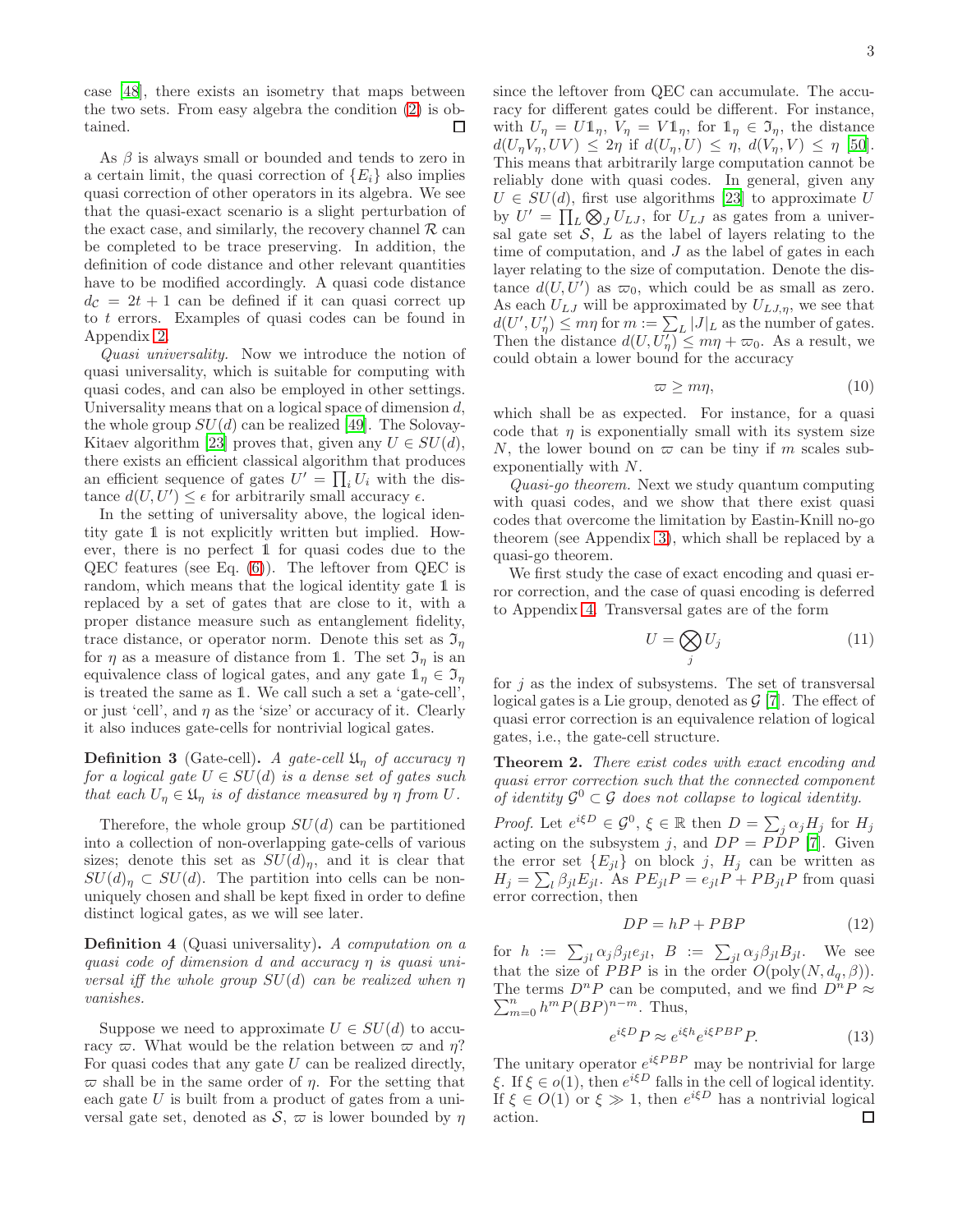Our theorems can also be extended to subsystem quasi codes, see Appendix [5.](#page-7-0) We see that the gate-cell structure due to quasi codes prevent  $\mathcal{G}^0$  collapses to identity. Instead,  $\mathcal{G}^0$  will split into a collection of cells of various sizes. All gates in the same cell are equivalent with respect to the quasi codes.

As the group  $\mathcal G$  is compact for a finite system size, the number of logical operators, i.e., quasi or exact gates, would be finite. This is *not* a problem for quasi universality since an infinite number of logical operators is not required. Furthermore, when the quasi code tends to be exact, which can be achieved in a certain limit, e.g., the large- $N$  or large- $d_q$  limit, the sizes of gate-cells become smaller, and the number of logical operators could tend to be infinite. This is in sharp distinction from any exact quantum code for which the number of logical gates is fixed. Our proof demonstrates that quasi universality can be achieved in principle given a certain quasi code. We will see below that the  $SU(d)$ -covariant quasi codes achieve this, while the sizes of gate-cell for all gates are of the same order.

 $SU(d)$ -covariant quasi codes. We find classes of covariant codes can be defined from matrix-product states [\[51](#page-9-8), [52\]](#page-9-9) with global continuous symmetry, namely, the highersymmetry generalizations of VBS states [\[30](#page-8-21)[–33\]](#page-8-22), which have SPT order and appear as ground states of 1D local Hamiltonians. Below we define covariant codes with unitary symmetry, while the construction can be easily generalized to other Lie groups such as orthogonal and symplectic groups, and also to higher spatial dimensions.

The  $SU(d)$ -covariant codes we consider are defined by the isometry  $V : |\alpha\rangle \mapsto |\psi_{\alpha}\rangle$  for  $|\alpha\rangle \in \mathcal{H}_L$  and

$$
|\psi_{\alpha}\rangle = \sum_{i_1,\dots,i_N=0}^{d^2-1} A_N^i \cdots A_1^i |\alpha\rangle |i_1\rangle \cdots |i_N\rangle \in \mathcal{C} \subset \mathcal{H}, \tag{14}
$$

with the logical space  $\mathcal{H}_L$  as the fundamental representation of  $SU(d)$ , and the physical space  $\mathcal{H} = \mathcal{H}_L \otimes$  $(\otimes_{n=1}^N \mathcal{H}_n)$ , and each  $\mathcal{H}_n$  as the adjoint representation of the group  $SU(d)$ . The N sites  $\mathcal{H}_n$  are known as 'bulk', and the site  $\mathcal{H}_L$  as 'edge'. Both the edge and bulk states are employed for the codes. The tensors  $A_n^i$  $(n = 1, \ldots, N)$  are translation-invariant (hence *n* can be omitted) taking the form  $A^i = \sqrt{\frac{2d}{d^2-1}}$  $\frac{2d}{d^2-1}t^i$  for Gell-Mann matrices  $t^i$  with  $\text{tr}(t^i t^j) = \frac{1}{2}\delta_{ij}$ ,  $[t^i, t^j] = i f_{ijk} t^k$  for  $f_{ijk}$ as structure constants of  $SU(d)$ . The tensors  $A<sup>i</sup>$ , also  $\sum_i A^{i\dagger} A^i = \mathbb{1}$ . The symmetry is called Kraus operators, form a quantum channel  $\mathcal E$  with

$$
\sum_{j} u_{ij}(g) A^{j} = \breve{U}(g) A^{i} \breve{U}(g)^{\dagger}
$$
 (15)

for  $U(g) = [u_{ij}](g)$  of size  $d^2 - 1$ ,  $U(g)$  of size d, for  $g \in SU(d)$  [\[34,](#page-8-23) [35](#page-8-24)]. The channel  $\mathcal E$  can be dilated to a unitary operator W such that  $W|0\rangle = \sum_i A^i|i\rangle$ , which is an isometry. The encoding isometry  $V$  is from the product of W, each as the dilation of  $\mathcal E$ . From the global symmetry, it is clear that

$$
V\breve{U}(g)|\alpha\rangle = U(g) \otimes U(g) \otimes \cdots \otimes U(g) \otimes \breve{U}(g)|\psi_{\alpha}\rangle \tag{16}
$$

for N factors of  $U(q)$  acting on the bulk and  $\tilde{U}(q)$  acting on the edge, for  $q \in SU(d)$ .

Now we study QEC property of the codes. We label the edge as the  $(N+1)$ <sup>th</sup> site, and others from 1 to N sequentially. The edge before encoding can be viewed as the 0th site. The local state of the edge is

$$
\sigma_{N+1} = \mathcal{E}^N(|\alpha\rangle\langle\alpha|) = 1/d + 2\chi^N \sum_k t^k t^k_{\alpha\alpha} \qquad (17)
$$

for  $\chi := \frac{-1}{d^2-1}$ ,  $t_{\alpha\beta}^k := \langle \alpha | t^k | \beta \rangle$ . This means that partial information of the logical state can be read off from the edge state via  $t_{\alpha\alpha}^k$ , yet this is exponentially suppressed when N increases, and  $\sigma_{N+1} \to \mathbb{1}/d$ , which is the unique fixed point of  $\mathcal E$ . The channel  $\mathcal E$  has other eigenvalues as  $\mathcal{E}(t^k) = \chi t^k$ . The local state  $\rho_n$   $(n \in [1, N])$  of the *n*th bulk site is

$$
\rho_n = \sum_{i_n j_n} \text{tr}[\sigma_n A(j_n) A(i_n)] |i_n\rangle \langle j_n|,
$$
\n(18)

which is the complementary state of  $\sigma_n := \mathcal{E}^{n-1}(|\alpha\rangle\langle\alpha|)$ . It is easy to see  $\rho_n$  converges to the completely mixed state exponentially,  $\rho_n \to \mathbb{1}/(d^2-1)$  as *n* increases, yet for small *n*, the local state  $\rho_n$  contains the observable  $t_{\alpha\alpha}^k$ of the logical state  $|\alpha\rangle$ . This manifests that the codes are indeed quasi codes.

To define a proper error model, observe that the action of a local operator  $T^a$ , as the adjoint representation of  $t^a$ , can be converted to actions on the edge. The action of  $T^a$  on a local site is  $T^a \sum_i A^i |i\rangle = \sum_i [A^i, t^a]|i\rangle$ . Denote the link  $(n, n \pm 1)$  as  $n \pm$ , then the action of  $T_n^a$  is a superposition of the actions of  $t_{n+}^a$  and  $t_{n-}^a$  on the edge space. So we could view the information encoded in the bulk equivalently as encoded in the links, i.e., the history states of the edge.

For the local error set  $\{t_{n+}^a\}$ , we find

<span id="page-3-0"></span>
$$
\langle \psi_{\alpha} | t_{n+}^{a} | \psi_{\beta} \rangle = \chi^{n} t_{\alpha \beta}^{a}, \qquad (19)
$$

and also  $\langle \psi_{\alpha} | t_{n-}^a | \psi_{\beta} \rangle = \chi^{n-1} t_{\alpha\beta}^a$ . This means local errors are only approximately detected. When  $d \to \infty$ , or  $n \to \infty$ , the detection becomes exact. For correlation functions we find

<span id="page-3-1"></span>
$$
\langle \psi_{\alpha} | t_{m+}^a t_{n+}^b | \psi_{\beta} \rangle = \chi^{n-m} \delta_{ab} \delta_{\alpha\beta} / 2d + \chi^n h_{bac} t_{\alpha\beta}^c / 2, (20)
$$

for  $n > m \geq 0$ ,  $h_{bac} = d_{bac} + i f_{bac}$ , and  $d_{bac}$  are also structure constants of  $SU(d)$ . We see that this correlation function contains information  $t_{\alpha\beta}^c$  of the logical states, which is suppressed for large  $n$  or large  $d$ . In addition, this leads to  $\langle \psi_\alpha | T_n^a t_{N+1}^b | \psi_\beta \rangle = \frac{-d \chi^{N-n}}{2(d^2-1)} \delta_{\alpha\beta} \delta_{ab}$ ,  $\langle \psi_\alpha | T_m^a T_n^b | \psi_\beta \rangle = \frac{-d^3 \chi^{n-m-1}}{2(d^2-1)^2} \delta_{\alpha\beta} \delta_{ab}$ . We see that the edge is more correlated to bulk sites that are close to it, and there are exponential decay of bulk correlation functions.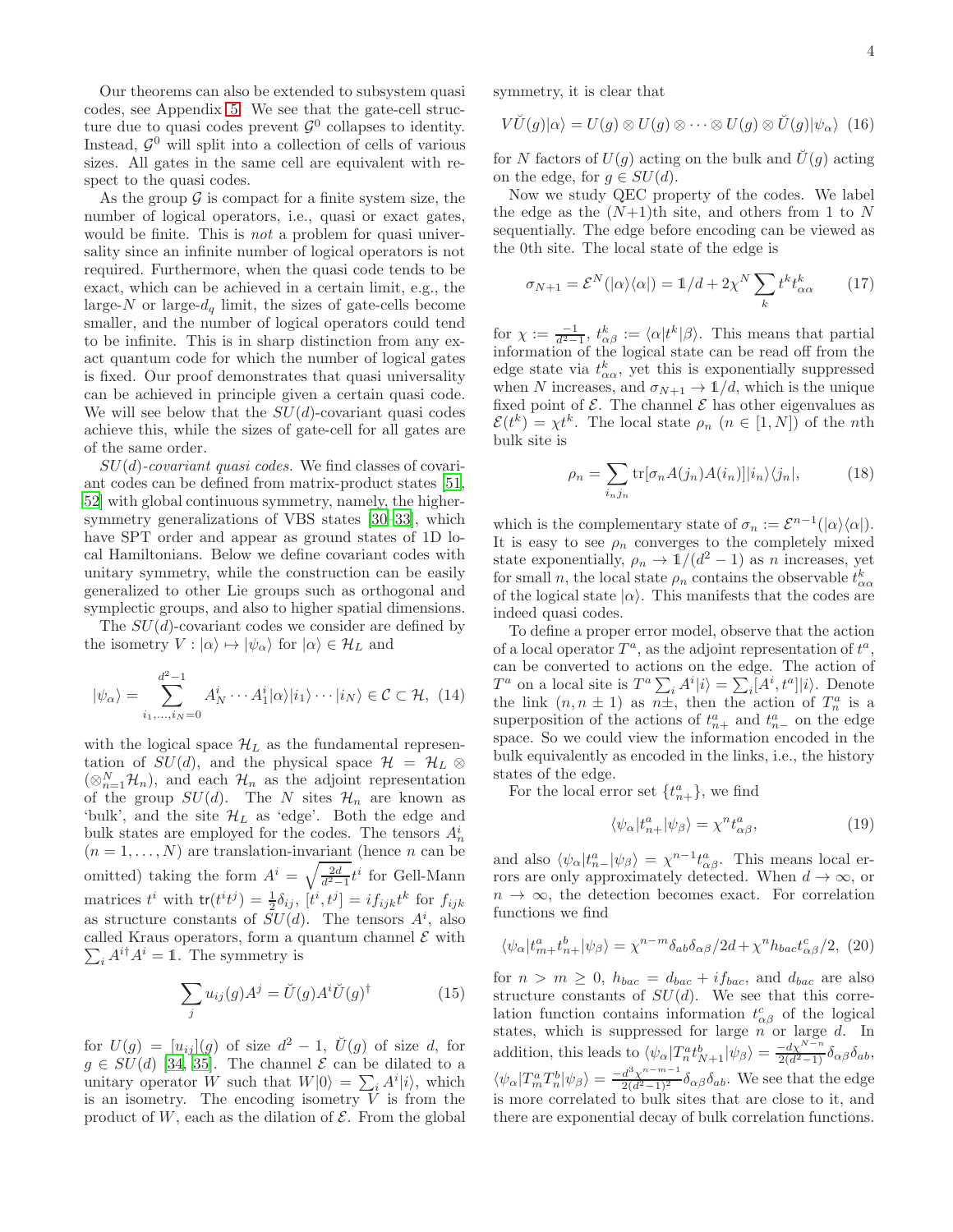The quasi conditions [\(19\)](#page-3-0) and [\(20\)](#page-3-1) also apply to errors in the algebra of  $\{t_{n+}^a\}$  with  $t^0 \equiv 1$ . It is easy to see that a logical error gate resulting from an error on the link  $n+$  depends on  $n$ , and in general can be expressed as a unitary operator  $E_n = e^{i\chi^n \sum_k \epsilon_k t^k}, \epsilon_k \in \mathbb{R}$ . We shall average over random errors that occur fairly on the system, and the net effect is a random unitary channel

$$
\mathcal{N}(\sigma) = \frac{1}{N} \sum_{n} E_n \sigma E_n^{\dagger}, \ \forall \sigma \in \mathcal{B}(\mathcal{C}), \tag{21}
$$

which, to the order  $O(\chi^{2n})$  for each n, can be approximated by a unitary operator  $e^{i\eta \sum_k \epsilon_k t^k}$  for

<span id="page-4-1"></span>
$$
\eta := \frac{\chi}{N} \frac{1 - \chi^N}{1 - \chi},\tag{22}
$$

which vanishes when  $N \to \infty$  or  $d \to \infty$ .

The error analysis above is consistent with the erasure error model, for which the performance of covariant codes has been studied [\[46\]](#page-9-10). From [\(19\)](#page-3-0), we find  $\langle \psi_\alpha | T_n^a | \psi_\beta \rangle = \frac{d^2 \chi^{n-1}}{d^2 - 1}$  $\frac{d^2\chi^{n-1}}{d^2-1}t^a_{\alpha\beta}, \ \langle\psi_\alpha|t^a_{N+1}|\psi_\beta\rangle = \chi^N t^a_{\alpha\beta}, \text{ and}$ then  $t^{a}_{\alpha\beta} = \langle \psi_{\alpha} | t^{a}_{N+1} | \psi_{\beta} \rangle + \sum_{n} \langle \psi_{\alpha} | T^{a}_{n} | \psi_{\beta} \rangle$ . If the environment can erase a local site  $n \in [1, N + 1]$  randomly, then it can read out the logical value  $t^{a}_{\alpha\beta}$  from a global observable. Then the uncorrectable part of the code is lower bounded by a quantity proportional to  $(N \max_{n} \Delta T_n)^{-1}$ (also see Appendix [2\)](#page-5-0), for  $\Delta T_n$  as the spectral range of a local observable  $T_n$ , and  $\max_n \Delta T_n$  scales with the dimension  $d^2 - 1$ , which agrees with the scaling of  $\eta$  [\(22\)](#page-4-1).

When the codes are prepared as ground states of frustration-free local Hamiltonians [\[30](#page-8-21)[–33\]](#page-8-22), which in general take the form  $H = \sum_{n} h_{n,n+1}$ , the nearest-neighbor interaction terms  $h_{n,n+1}$ , although do not commute with each other, play similar roles with stabilizers [\[53\]](#page-9-11). Each term  $h_{n,n+1}$  shall be minimized for the code space C. An error  $E_n$  will increase the energy term  $h_{n,n+1}$ , and can be corrected by cooling back to  $C$ .

For quantum computing with error correction, the sequence of gate operations is  $\prod_{\ell=1}^{L} U_{\ell} E_{\ell}$  with the enacted logical gates  $U_{\ell}$  interrupted by error gates  $E_{\ell}$ . Product of  $U_{\ell}$  can yield the whole group  $SU(d)$ . Recall that  $E_{\ell}$  depends on  $\eta$ , and when  $d \to \infty$ , or  $N \to \infty$ , then  $E_{\ell} \to \mathbb{1}$ . For finite d and N, when the length L of the computation increases, the errors will increase, too. As we already know, the quasi feature limits the accuracy of logical gates. The parameter  $\eta$  can be viewed as the unique measure of the accuracy of logical gates, although each error gate  $E_{\ell}$  can be different in practice. Therefore, any logical gate is actually a gate-cell of size measured by  $\eta$ , and logical gates within this accuracy are equivalent. A  $SU(d)$ -covariant code defined above is quasi universal for  $SU(d)$ , and it becomes exact universal when the code itself approaches exact.

Conclusion. In this work, we have introduced quantum computing with quasi-exact quantum codes, i.e., codes that can become exact under a certain limit. The covariant codes can provide a quasi-continuous universal and

transversal set of logical gates. We note that by relaxing the requirement of covariance and allowing various sizes of gate-cells, this will naturally lead to the setting when a discrete set of universal gates is first realized, and all other gates are from product of them. It could be nontrivial to find a quasi code that can satisfy the (quasi- )universality, transversality, and discreteness of gate set simultaneously.

A slightly easier task is to employ concatenation of codes such that their transversal sets of gates can be combined to be universal. The concatenation can also benefit to increase the allowed error threshold. A quasi code can be taken as either an inner code or an outer code, and it can be concatenated with another quasi code or exact code, such as stabilizer codes. It is thus also important to see if there are quasi codes that permit universality with such concatenated transversality.

Acknowledgement. This work has been funded by grants from NSERC.

#### APPENDIX

# <span id="page-4-0"></span>1. Approximate quantum error correction

According to [\[26](#page-8-19)], a channel N on a code P is  $\epsilon$ correctable iff

<span id="page-4-2"></span>
$$
PE_i^{\dagger} E_j P = a_{ij} P + PB_{ij} P, \tag{A1}
$$

for  $d(\mathcal{D} + \mathcal{B}, \mathcal{D}) \leq \epsilon$ , with  $\mathcal{D}(\rho) = \rho_*$ ,  $B(\rho) =$  $\sum_{ij}$ tr $(\rho B_{ij})|i\rangle\langle j|, \rho \in \mathcal{B}(\mathcal{C}),$  for  $\rho_* := \sum_{ij} a_{ij}|i\rangle\langle j|,$  $B_{ij} \in \mathcal{B}(\mathcal{H})$ , d as a proper distance measure on channels, e.g., the diamond norm distance  $d_0$  [\[54\]](#page-9-12) or Bures distance  $d = \sqrt{1 - F}$  for the entanglement fidelity  $F$  [\[55\]](#page-9-13). The channels  $D$  and  $B$  maps system states to 'environment' states since  $\{|i\rangle\}$  are states of an environment, E. Furthermore, there exists a recovery channel  $R$  such that  $d(\mathcal{RN}, \mathbb{1}) \leq \epsilon$ . The existence of a near-optimal recovery channel is also proved, but it may require a numerical convex optimization to find it [\[26\]](#page-8-19).

The  $\epsilon$ -correctability of the set  $\{E_i\}$  does not guarantee that for other operators in its algebra, however. Namely, suppose another set of error operators  ${F_{\ell}}$  is defined by a matrix  $\Upsilon = \sum_{\ell i} y_{\ell i} |\ell\rangle\langle i|$  such that  $F_{\ell} = \sum_{i} y_{\ell i} E_i$ . Then the superoperator Υ defined by conjugation of Υ induces two new channels  $\mathcal{D} = \Upsilon \circ \mathcal{D}$  and  $\mathcal{B} = \Upsilon \circ \mathcal{B}$ to the condition [\(A1\)](#page-4-2) for the new set  ${F_{\ell}}$ . As  $\Upsilon$  is not contractive in general, namely, it does not necessarily reduce distance between states, the distance  $d(\mathcal{D} + \mathcal{B}, \mathcal{D})$ is not upper bounded by  $\epsilon$  anymore. This poses a problem when considering the approximate correction of arbitrary local errors, and instead motivates the introduction of quasi codes.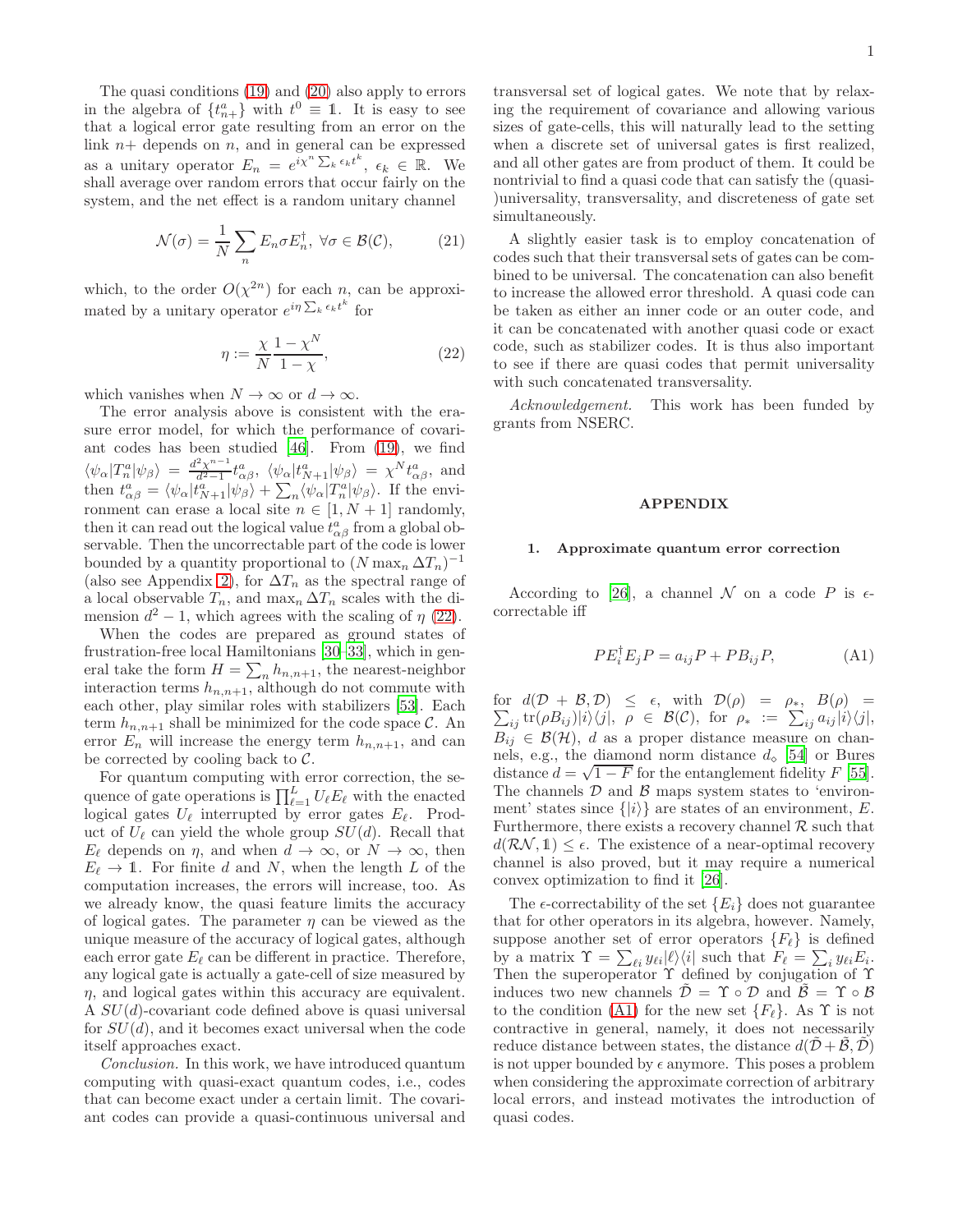# <span id="page-5-0"></span>2. Quasi codes

Here we include several codes defined in literature as examples of quasi codes.

**Example 1** ( $U(1)$ -covariant codes [\[45](#page-9-14)[–47\]](#page-9-4)). Consider the truncated version of the three-rotor code [\[46\]](#page-9-10) with the encoding

$$
|x\rangle \to |\phi_x\rangle = \frac{1}{\sqrt{M}} \sum_{y=-m}^{m} |-3y, y-x, 2(x+y)\rangle, x \in [-h, h].
$$
\n(A2)

Three  $M = 2m + 1$ -level systems are used to encode a  $H = 2h + 1$ -level qudit,  $m, h \in \mathbb{Z}^+$ . The code is  $U(1)$ covariant as logical gates  $e^{i\theta T_L}$  for  $T_L = \sum_{x=-h}^{h} x|x\rangle\langle x|$  $x=-h$ for any  $\theta$  can be realized transversally by  $U = e^{i\theta T} \otimes$  $e^{i\theta T} \otimes e^{i\theta T}$  for  $T = \sum_{x=-m}^{m} x|x\rangle\langle x|$ . The uncorrectable error  $\epsilon$  scales as  $\epsilon \approx \frac{h}{m}$ . The effect of  $\epsilon$  will become a small rotation  $e^{i\frac{2\pi}{N_{\epsilon}}T_L}$  for a small angle  $\frac{2\pi}{N_{\epsilon}}$  that depends on  $\epsilon$ , which is also the accuracy of the logical gates. A gatecell structure shall be introduced, then the  $U(1)$  group reduces to a finite group  $\mathbb{Z}_{|N_{\epsilon}|}$ . When  $\epsilon \to 0$ , i.e.,  $m \to$ ∞, the size of the gate-cell shrinks, and the number of gate-cells increases, so  $\mathbb{Z}_{[N_{\epsilon}]} \to U(1)$ . This agrees with our notation of quasi-universality.

Example 2 (Cat codes [\[56](#page-9-15)[–58\]](#page-9-16)). The class of cat codes employs coherent states of photons, or bosons in general, and their superposition for the encoding. For instance, a logical qubit can be encoded as

$$
|0\rangle = \frac{1}{\sqrt{2}}(|\alpha\rangle + |-\alpha\rangle), \ |1\rangle = \frac{1}{\sqrt{2}}(|\alpha\rangle - |-\alpha\rangle). \quad (A3)
$$

Namely, the state  $|0\rangle$  has even number of photons, and the state  $|1\rangle$  has odd number of photons. The states  $|0\rangle$ and  $|1\rangle$  are orthogonal as  $\langle 0|1\rangle = 0$ , but only normalized asymptotically as  $\langle 0|0\rangle$ ,  $\langle 1|1\rangle \rightarrow 1$  if  $|\alpha| \rightarrow \infty$ . The quasi feature of the code can also be seen from the rotated basis with  $|+\rangle = |\alpha\rangle, |-\rangle = |-\alpha\rangle$ , and  $\langle -|+\rangle = e^{-\alpha^2} \to 0$ if  $|\alpha| \to \infty$ . Logical Pauli operators can be defined as  $X_L = \hat{a}, Z_L = (-1)^{\hat{n}}$  for  $\hat{n} = \hat{a}^\dagger \hat{a}.$ 

The errors that are natural for cat codes include loss or gain by a certain orders of  $\hat{a}$  or  $\hat{a}^{\dagger}$ , and dephasing errors of the form  $e^{i\theta\hat{n}}$ . The violation of the condition [\(1\)](#page-1-0) is typically by a term of order  $O(\alpha^{c_1}e^{-c_2\alpha^{c_3}})$ , with constants  $c_1, c_2, c_3$  [\[58](#page-9-16)]. If the code becomes exact, i.e., for  $|\alpha| \to \infty$ , the error correction also becomes exact.

Example 3 (Bosonic SPT codes [\[53,](#page-9-11) [59,](#page-9-17) [60\]](#page-9-18)). Qubits are defined for 1D spin chains with bosonic SPT order [\[53\]](#page-9-11). The logical space is the degenerate ground space due to symmetry breaking. The logical bit-flip  $X_L$  is the generator of the broken symmetry, and logical phase-flip  $Z_L$  is the SPT order parameter.

We find in general the codes are quasi exact. For instance, for Majumdar-Ghosh model of spin-half chain [\[61](#page-9-19), 62, the ground states are product of singlets  $|s_{n,n+1}\rangle$  on nearest-neighbor (nn) sites, and the codewords are

$$
|0\rangle = \prod_{n=1}^{N-1} |s_{n,n+1}\rangle, |1\rangle = \prod_{n=2}^{N} |s_{n,n+1}\rangle,
$$
 (A4)

for  $N + 1 \equiv 1$ . They have overlap  $e^{-N/\xi}$  which vanishes when the system size  $N \to \infty$ , for a constant correlation length  $\xi$ . Furthermore, the error-correction is also quasiexact. The spin correlation function is a step function: it is 1 for nn sites, and 0 for non-nn sites. This means that it exactly corrects local errors for non-nn sites, but cannot correct local errors on nn sites. For higher-spin chains, spin correlation function falls off exponentially [\[59\]](#page-9-17). Errors that are far away with spatial distance r are quasi correctable with exponentially small non-correctable part  $O(e^{-r/\xi})$ . To enforce this, it is not enough to make the system size big. Instead, the system has to be cooled down to temperatures lower than the gap to make sure that mostly errors are dilute and would not occur on nnsites.

Example 4 (Anyons [\[17\]](#page-8-13)). Qubits can be encoded in the fusion space of multiple non-Abelian anyons, the braiding of which can enable universal quantum computing. Quantum gates are from the braid group restricted on the code space. We find that qubits encoded by non-Abelian anyons in non-exactly solvable models is an example of quasi code. For a system of anyons, the logical gates are from braidings which are homologically nontrivial. Given a set of local errors  $\{E_i\}$  such that the support of  $E_i^{\dagger} E_j$ for any  $i, j$  is homologically trivial, then for a set of logical states  $\{|\psi_n\rangle\}$ , it satisfies

$$
\langle \psi_n | E_i^{\dagger} E_j | \psi_m \rangle = a_{ij} \langle \psi_n | \psi_m \rangle + \langle \psi_n | B_{ij} | \psi_m \rangle \qquad (A5)
$$

and the overlap  $\langle \psi_n | \psi_m \rangle \rightarrow 0$  when the system size  $N \to \infty$ ,  $\langle \psi_n | B_{ij} | \psi_m \rangle \in O(e^{-r/\xi})$  for r as the typical separation of anyons. When all separations among anyons become large, the codes and error-correction become exact. The quantum gates from braiding can be viewed as non-Abelian geometric phases. When nonabelian anyons are close together, their different fusion channels are split in energy, then braiding will induce dynamical phase errors besides geometric phases.

For instance, a qubit can be encoded by 1D Majorana wire [\[63](#page-9-21)] with Majorana zero modes (MZM) at each end. Two MZM form a fermion, for which a basis is formed by the occupied  $|1\rangle$  and unoccupied  $|0\rangle$  states. The states have overlap  $e^{-N/\xi}$  which vanishes when the separation between the modes  $N \to \infty$ , given a finite correlation length  $\xi$ . Therefore, MZM qubit is a quasi code.

The braiding operation is typically not transversal, though. On a spin-lattice model, a braiding operation typically requires a linear-depth local unitary circuit [\[18](#page-8-14)– [22](#page-8-15), [64](#page-9-22)]. As such, it may spread out a local error which can further induce a logical error. Careful error-corrections are needed during and after the braiding operations. MZM, as defects in 1D fermionic SPT order, is an Ising anyon. It has been well studied that braiding of MZM may spread out local errors [\[65\]](#page-9-23).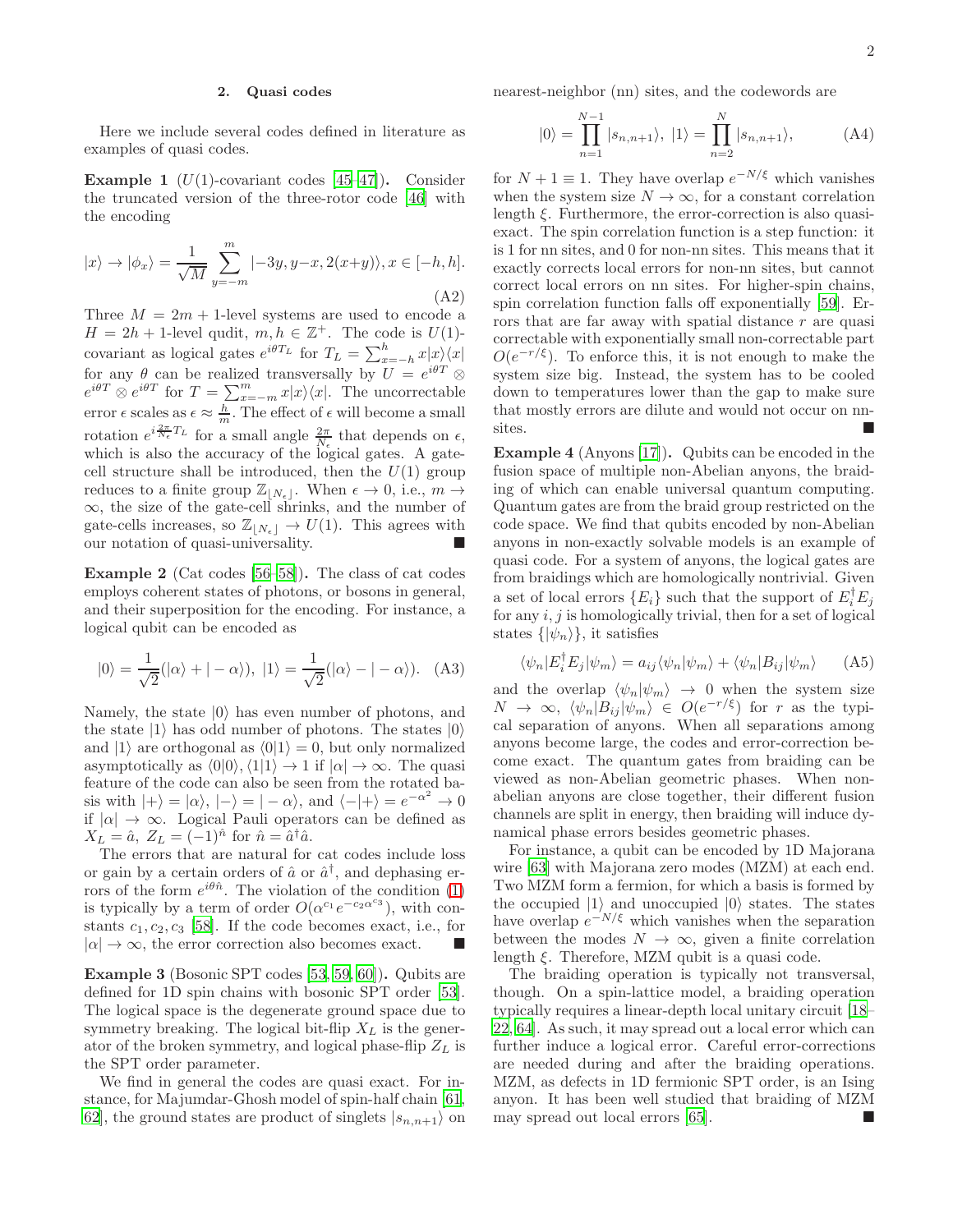# <span id="page-6-0"></span>3. Eastin-Knill no-go theorem

We review the contents of Eastin-Knill no-go theorem [\[7\]](#page-8-4), which basically states that there is no universal set of transversal logical gates (TLG) supported by a finite-dimensional physical system.

A unitary operator  $U$  is a logical operator iff

<span id="page-6-3"></span>
$$
UP = PUP.
$$
 (A6)

A unitary operator  $U^{\dagger}$  is a logical operator iff  $PU =$ PUP. It turns out, if U is logical, then  $U^{\dagger}$  is also logical. This means a state in the code space cannot be mapped out of it by U, while a state out of the code space cannot be mapped into it by  $U$ , neither. It is also equivalent to say  $[U, P] = 0$ .

If the code space is defined by a Hamiltonian  $H$ , then it has  $[P, H] = 0$ . If the codewords are further degenerate, then  $HP = hP$  for a constant h which can be set to zero. A logical operator  $U$  can be viewed as an 'emergent' symmetry of H as  $P[U, H]P = 0$ , which means U preserves  $H$  on the code space  $P$ . While in general  $U$  is not a symmetry of  $H$ . As a result, we see that emergent symmetry plays more important roles than symmetry in the presence of a Hamiltonian for logical operations.

In order to define transversal gates, we need to introduce 'transversal part', or subsystem. An errorcorrection subsystem, or subsystem for short, is a part of the whole system for which error correction can be performed. The natural choice of a subsystem is a local site. However, a subsystem can consist of several local sites, which should usually be a connected local part of the whole system. This applies to topological codes that have macroscopic code distances.

A TLG does not couple different non-overlapping subsystems within the same logical qubit, and only couples a corresponding subsystem from different logical qubits. TLG do not spread out errors across subsystems for the same logical qubit. So the error-correction for each logical qubit can ensure fault tolerance.

For many logical qubits each encoded by a different physical system, denoted as  $Q[r]$ , usually a one-to-one correspondence of subsystems has to be chosen. For instance, for two logical qubits  $Q[r] = \bigcup_n Q_n[r]$ ,  $r = 1, 2$ , a subsystem  $Q_n[1]$  can be chosen to correspond to  $Q_n[2]$ for the same label  $n$ . In general, there might be a permutation  $\pi(n)$ . If each system comes with a Hamiltonian  $H[r]$ , then the total Hamiltonian is the sum of them  $H = \sum_r H[r]$  without interaction terms.

A transversal gate takes the form

<span id="page-6-2"></span>
$$
U = \bigotimes_j U_j \tag{A7}
$$

for  $j$  as the index of subsystems. Note that  $U$  is defined up to any permutation of subsystems since permutation cannot spread out errors except the locations of them.

In order to see the generality of Eastin-Knill theorem, below we review its content in details. There are several crucial assumptions. (a) The error set  $\{E_i\}$  spans

the space of a subsystem, namely, it requires arbitrary errors on a subsystem can be detected. If the dimension of the space spanned by  ${E_i}$  is smaller that that of a subsystem, the theorem does not apply. (b) Transversality is fixed, namely, all logical transversal gate takes the form [\(A7\)](#page-6-2) for a given partition of subsystems. (c) The Hilbert space dimension of the system is finite. (d) The universality is exact, i.e., the group  $SU(d)$  shall be realized efficiently.

Given a code space  $P$ , it first shows that the set of logical gates [\(A6\)](#page-6-3) form a Lie group  $\mathcal{L}$ . Given a transversality and the form [\(A7\)](#page-6-2), it shows that the set of TLG is also a Lie group  $\mathcal{G} = \mathcal{L} \bigcap \mathcal{A}$ , for  $\mathcal{A} = \bigotimes_j U(d_j)$ ,  $d_j$  as the dimension of a subsystem. Now the connected component of identity  $\mathcal{G}^0$  in  $\mathcal G$  contains elements of the form  $C = \prod_k e^{i\xi_k D_k}, \, \xi_k \in \mathbb{R}$ . An operator  $e^{i\xi D}$  is a TLG for  $\xi \in \mathbb{R}$ , and then it shows  $DP = PDP$ . The operator D can be written as a sum of local terms  $D = \sum_j \alpha_j H_j$ due to the structure of Lie algebra, and each  $H_i$  acts on the subsystem j. Given the detection of arbitrary local errors, it holds  $PH_iP \propto P$ , and then  $DP = PDP \propto P$ . As the result,  $CP \propto P$ , which means that C acts as the logical identity gate, and the whole group  $\mathcal{G}^0$  'collapses' to identity. As the quotient group  $\mathcal{Q} = \mathcal{G}/\mathcal{G}^0$  is a topologically discrete group, the number of logically distinct operators is finite. In other words, the set of transversal logical gates is not universal.

Next we remark on some points. (1) During the execution of each logical gate, there may be leakage out of the code space, as long as it goes back to the code space at the end. (2) Each local unitary  $U_i$  can be realized in many ways, even not unitarily, as long as the net effect is unitary. For instance, ancilla and measurement can be used. (3) There is no logical ancilla to realize a logical gate U since U itself must be unitary of the form  $(A7)$ . (4) A subsystem can contain several local sites, and this especially applies to codes with large code distance, such as topological codes. Error correction on local sites ensures error correction on a subsystem. For code distance  $d = 2t + 1$ , a subsystem can be as big as t. This means that each  $U_i$  can be an entangling gate on the underlying local sites. However, the transversality has to be fixed to ensure that all logical gates are of the form [\(A7\)](#page-6-2). (5) The theorem applies to arbitrarily large but finite dimensional Hilbert space. This fact is crucial to generalize it to the quasi-exact setting, e.g., the group-theoretic argument still applies.

# <span id="page-6-1"></span>4. Quasi-go theorem

For the case of quasi encoding,  $P^2 \neq P$ , there will be further perturbations from the encoding itself in addition to perturbations by the quasi QEC. We have to consider quasi gates which becomes exact when the encoding becomes exact, i.e.,  $\delta \to 0$ . A quasi gate U is defined such that

$$
UP := PUP + L_UP, \; PU := PUP + PR_U, \qquad (A8)
$$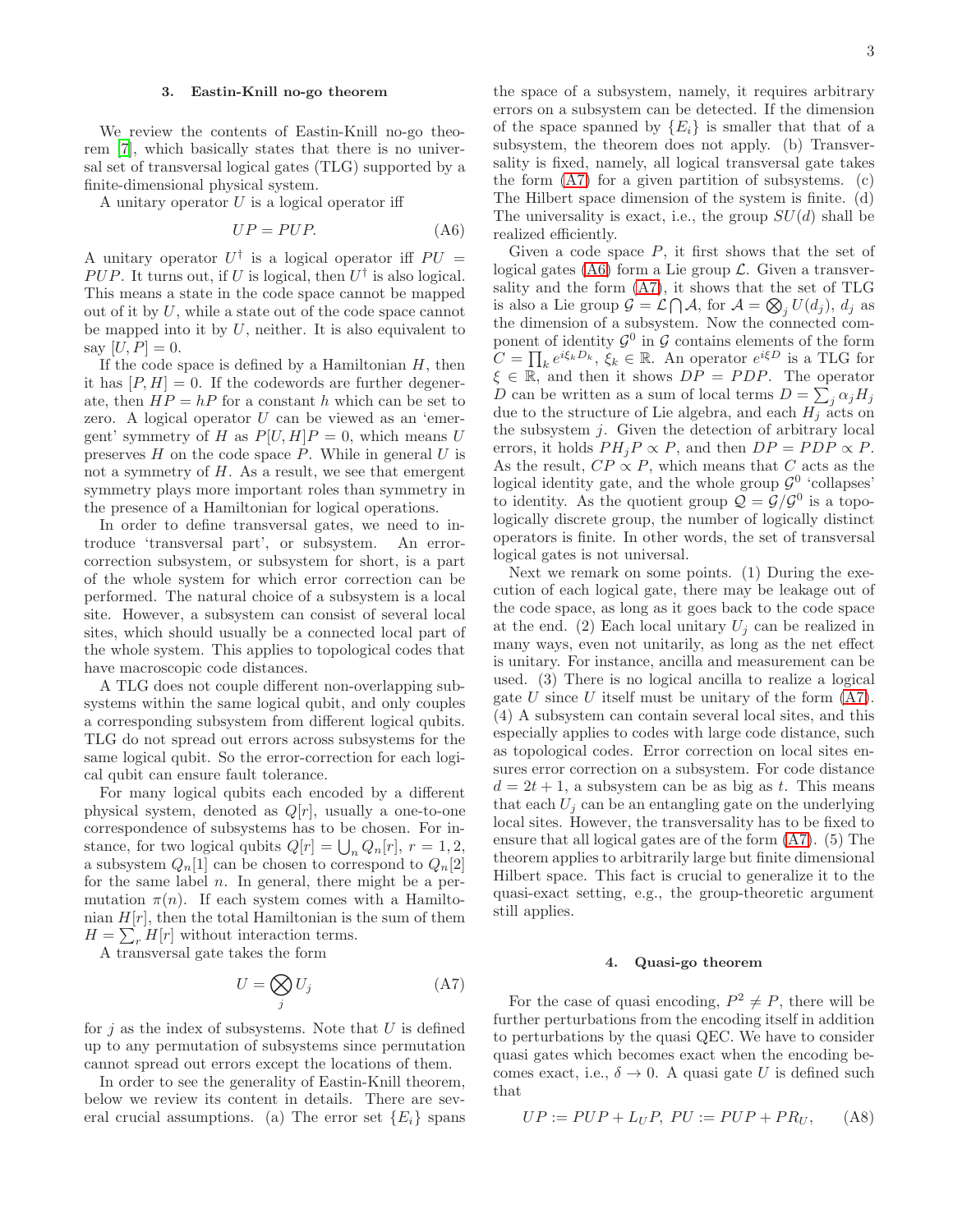and both  $L_U P$  and  $PR_U$  are small and tend to zero when the encoding becomes exact. From  $P^2 = P + K$ ,  $K =$  $V\Delta V^{\dagger}$ , we see that  $L_1P = PR_1 = -K$ . For product of two gates U and V, the difference between  $\overline{U} \overline{V} P$  and  $PUVP$  will increase. Different from the exact case, the set of quasi gates, denoted by  $\mathcal{G}_{\delta}$ , is an open subset of  $\mathcal{G}$ instead of a Lie group. When  $\delta \to 0$ ,  $\mathcal{G}_{\delta} \to \mathcal{G}$ . We cannot employ the argument for exact encodings directly, but we can still employ it in the following way. A gate of the form  $C = e^{i\xi D}$  can be a quasi gate, quasi identity gate, or not be a gate, and only the first case is nontrivial. Suppose there exists a quasi gate of the form  $e^{i\xi D}$  for a certain value of  $\xi$  and  $D = \sum_j \alpha_j H_j$ . For other values of  $\xi$ ,  $e^{i\xi D}$ may not be a quasi gate. Let  $e^{i\xi D}P = Pe^{i\xi D}P + L_{\xi}P$ ,  $\forall \xi \in \mathbb{R}$ , and  $L_{\xi}$  may not be a smooth function of  $\xi$  and may not be bounded. We find

$$
DP = PDP + A, A := \lim_{\xi \to 0} \frac{L_{\xi}P + K}{i\xi}.
$$
 (A9)

If  $L_{\xi}$  is differentiable for all  $\xi$ , then  $A = -i\partial_{\xi}L_{\xi}P$ , which is not a zero operator in general. With quasi error correction, we find the difference

<span id="page-7-2"></span>
$$
DP - PDP = \varepsilon P^2 + PBP + A,\tag{A10}
$$

for a certain parameter  $\varepsilon$ , operators A and B. As a result, the operator  $e^{i\xi D}P$  is a nontrivial quasi gate depending on A and B. This means that gates of the form  $e^{i\xi D}$  are logically different.

# <span id="page-7-0"></span>5. Subsystem quasi codes

Here we extend the results above to the subsystem quasi codes, which are the quasi version of subsystem codes. In this case, the code space  $\mathcal C$  has a tensor product form

$$
\mathcal{C} = \mathcal{T} \otimes \mathcal{J} \tag{A11}
$$

for the truly logical subspace  $\mathcal T$  that encodes the information and a junk 'gauge subspace'  $J$  that does not encode logical information. The apparent encoding operator is now not one-to-one  $V : |i\rangle \mapsto |\psi_i\rangle |\psi_j\rangle$ , for  $|i\rangle \in \mathcal{H}_L$ ,  $|\psi_i\rangle \in \mathcal{T}$ , and any state  $|\psi_j\rangle \in \mathcal{J}$  (which can also be mixed states), but it is effectively one-to-one when the  $\mathcal{J}$ part is ignored. The total space takes the form

$$
\mathcal{H} \cong \mathcal{T} \otimes \mathcal{J} \oplus \mathcal{S},\tag{A12}
$$

for  $S$  as the syndrome subspace. For error correction, in additional to leakage to  $S$ , errors may also generate entanglement between  $\mathcal T$  and  $\mathcal J$ . A good subsystem code is designed such that  $\mathcal J$  can benefit the error correction. We still use  $P$  as the exact or quasi projector on  $\mathcal{C}$ , use  $P_{\mathcal{T}}$  as the exact or quasi projector on  $\mathcal{T}$ , while use  $P_{\mathcal{T}}$ as the exact projector on  $J$ . We assume an orthonormal basis of  $\mathcal J$  can be chosen to define  $P_{\mathcal J}$ .

The exact error correction for a set of errors  ${E_i}$  on subsystem codes has been shown [\[66](#page-9-24)[–68](#page-9-25)] to be

$$
PE_i^{\dagger} E_j P = (\mathbb{1}_{\mathcal{T}} \otimes J_{ij}) P, \tag{A13}
$$

for  $\mathbb{1}_{\mathcal{T}}(J_{ij})$  acting on the space  $\mathcal{T}(\mathcal{J})$ . Contrary to the standard condition [\(1\)](#page-1-0), here there can be a nontrivial action  $J_{ij}$  on the gauge part. The condition above is equivalent to

$$
P_{\mathcal{T}} E_{ig}^{\dagger} E_{jh} P_{\mathcal{T}} = a_{ijgh} P_{\mathcal{T}}, \tag{A14}
$$

for  $E_{ig} := E_i |\psi_g\rangle$ , with any  $|\psi_g\rangle \in \mathcal{J}$ . The effective error operators  $E_{ig}$  are rectangular, namely, they can map states in  $\mathcal T$  to states in  $\mathcal T$  and  $\mathcal J$ . The span of  $\{E_{ig}\}\$ is the product of the span of  $\{E_i\}$  and  $\{\ket{\psi_q}\}.$  If the dimension of  $\mathcal J$  is  $d_{\mathcal J}$ , then a set of  $d_{\mathcal J}^2$  linearly independent states  $\{|\psi_g\rangle\}$  is enough to ensure the correction of other errors in the span of  ${E_{ig}}$ . The recovery channel R will map states in  $\mathcal T$  and  $\mathcal J$  (also  $\mathcal S$ ) back to states in  $\mathcal T$ . In other words, we see that the modification to the standard condition [\(1\)](#page-1-0) is to replace square error operators by rectangular ones, and increase the number of them by a factor of  $d^2_{\mathcal{J}}$ . We shall denote the set  $\{E_{ig}\}\$ as  $\{E_I\}$  for the new label  $I := ig$ .

Our Theorem [1](#page-1-4) can be generalized to subsystem quasi codes with the replacement of  $\{E_i\}$  by  $\{E_I\}$ , P by  $P_{\mathcal{T}}$ , and  $\sigma_c$  by  $\sigma_{\mathcal{T}}$ . Now dimE is also polynomial of  $d_{\mathcal{T}}$ . To ensure the infidelity is small, the size of the noncorrectable part may or may not depend on  $d_{\mathcal{J}}$  as long as the dependence of N or  $d_q$  guarantees the smallness of infidelity.

Unitary logical operators U on subsystem codes not only commute with  $P$ , but also factorize as

<span id="page-7-1"></span>
$$
UP = (U_T \otimes \mathbb{1}_{\mathcal{J}})P, \tag{A15}
$$

for a nontrivial gate  $U_{\tau}$ . The Eastin-Knill theorem holds for subsystem codes, while note that in the proof the projector is P instead of  $P_{\mathcal{T}}$ , and the actions on the gauge part are ignored. Theorem [2](#page-2-0) can be extended to subsystem quasi codes, while replacing  $h$  by a nontrivial matrix on  $\mathcal{J}$ . There still could be a nontrivial logical gate  $e^{i\xi PBP}$  on the code subspace  $\mathcal{T}$ . Finally, with quasi encoding the operator K needs to be replaced by  $K \otimes P_{\mathcal{J}}$ , and with the additional condition [\(A15\)](#page-7-1) on quasi gates, operators of the form  $e^{i\xi D} P$  can be nontrivial quasi gates on subsystem quasi codes due to [\(A10\)](#page-7-2).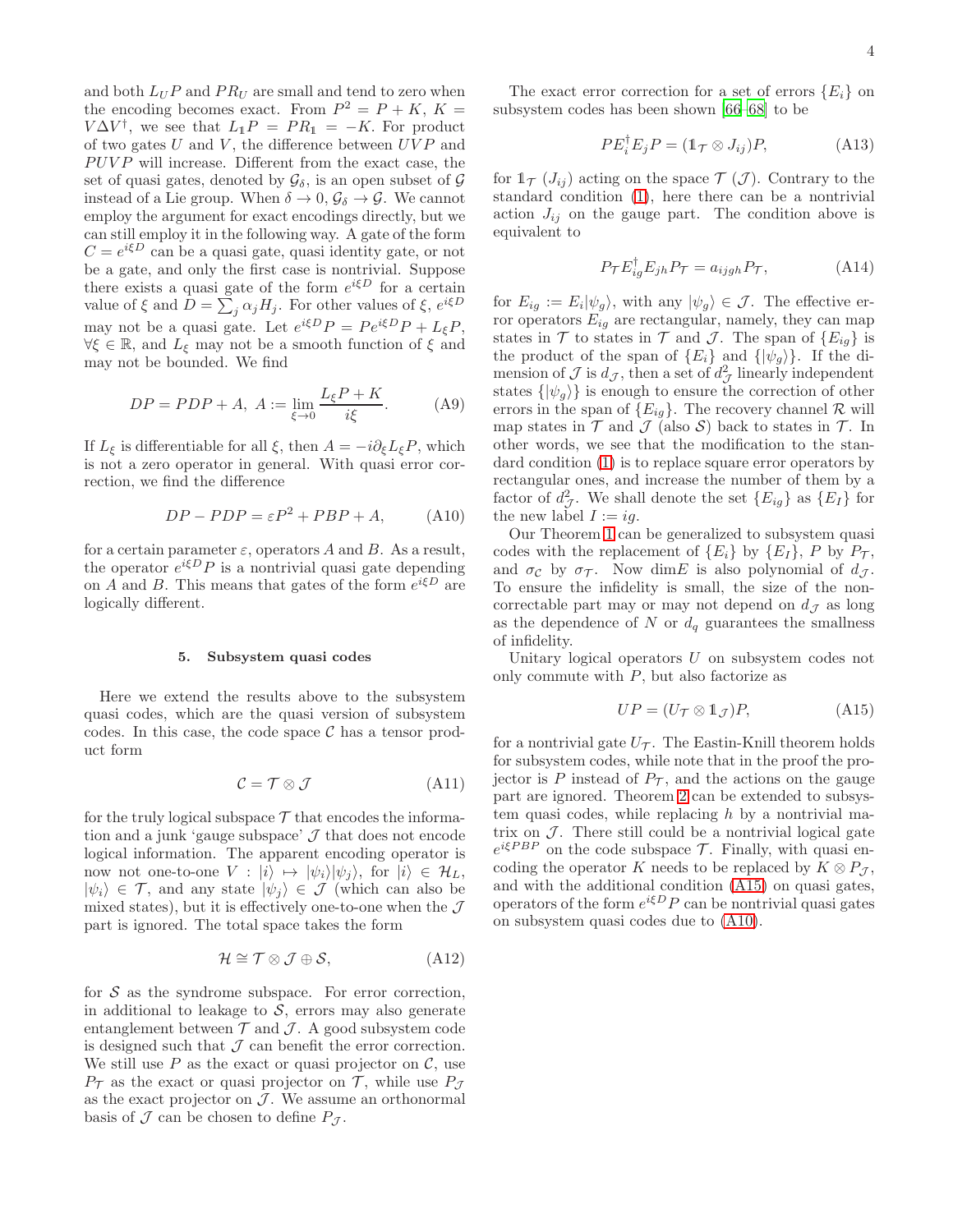- <span id="page-8-0"></span>[1] Peter W Shor. Fault-tolerant quantum computation. In *Proceedings of 37th Conference on Foundations of Computer Science*, pages 56–65. IEEE, 1996.
- [2] D Aharonov and M Ben-Or. Fault-tolerant quantum computation with constant error. In *Proceedings of the 29th annual ACM symposium on Theory of computing*, pages 176–188. ACM, 1997.
- [3] Emanuel Knill, Raymond Laflamme, and Wojciech H Zurek. Resilient quantum computation: error models and thresholds. *Proc. Royal Soc. A: Mathematical, Physical and Engineering Sciences*, 454(1969):365–384, 1998.
- <span id="page-8-1"></span>[4] John Preskill. Reliable quantum computers. *Proc. Roy. Soc. A: Mathematical, Physical and Engineering Sciences*, 454(1969):385–410, Jan 1998.
- <span id="page-8-2"></span>[5] Bei Zeng, Andrew Cross, and Isaac L Chuang. Transversality versus universality for additive quantum codes. *IEEE Trans. Inf.*, 57(9):6272–6284, 2011.
- <span id="page-8-3"></span>[6] Xie Chen, Hyeyoun Chung, Andrew W. Cross, Bei Zeng, and Isaac L. Chuang. Subsystem stabilizer codes cannot have a universal set of transversal gates for even one encoded qudit. *Phys. Rev. A*, 78:012353, Jul 2008.
- <span id="page-8-4"></span>[7] Bryan Eastin and Emanuel Knill. Restrictions on transversal encoded quantum gate sets. *Phys. Rev. Lett.*, 102:110502, Mar 2009.
- <span id="page-8-5"></span>[8] Daniel Gottesman. Theory of fault-tolerant quantum computation. *Phys. Rev. A*, 57:127–137, Jan 1998.
- <span id="page-8-6"></span>[9] A Yu Kitaev. Fault-tolerant quantum computation by anyons. *Annals of Physics*, 303(1):2–30, 2003.
- <span id="page-8-7"></span>[10] Sergey Bravyi and Robert König. Classification of topologically protected gates for local stabilizer codes. *Phys. Rev. Lett.*, 110:170503, Apr 2013.
- [11] Fernando Pastawski and Beni Yoshida. Fault-tolerant logical gates in quantum error-correcting codes. *Phys. Rev. A*, 91:012305, Jan 2015.
- <span id="page-8-8"></span>[12] Michael E Beverland, Oliver Buerschaper, Robert Koenig, Fernando Pastawski, John Preskill, and Sumit Sijher. Protected gates for topological quantum field theories. *J. Math. Phys.*, 57(2):022201, 2016.
- <span id="page-8-9"></span>[13] Sergey Bravyi and Alexei Kitaev. Universal quantum computation with ideal clifford gates and noisy ancillas. *Phys. Rev. A*, 71:022316, Feb 2005.
- <span id="page-8-10"></span>[14] Adam Paetznick and Ben W Reichardt. Universal fault-tolerant quantum computation with only transversal gates and error correction. *Physical review letters*, 111(9):090505, 2013.
- <span id="page-8-11"></span>[15] Emanuel Knill and Raymond Laflamme. Concatenated quantum codes, 1996. arXiv:quant-ph/9608012.
- <span id="page-8-12"></span>[16] Tomas Jochym-OConnor and Raymond Laflamme. Using concatenated quantum codes for universal fault-tolerant quantum gates. *Phys. Rev. Lett.*, 112(1):010505, 2014.
- <span id="page-8-13"></span>[17] Chetan Nayak, Steven H Simon, Ady Stern, Michael Freedman, and Sankar Das Sarma. Non-abelian anyons and topological quantum computation. *Rev. Mod. Phys.*, 80(3):1083, 2008.
- <span id="page-8-14"></span>[18] Robert Koenig, Greg Kuperberg, and Ben W Reichardt. Quantum computation with turaev–viro codes. *Ann. Phys.*, 325(12):2707–2749, 2010.
- [19] NE Bonesteel and DP DiVincenzo. Quantum circuits for measuring levin-wen operators. *Phys. Rev. B*, 86(16):165113, 2012.
- [20] Guanyu Zhu, Mohammad Hafezi, and Maissam

Barkeshli. Quantum origami: Transversal gates for quantum computation and measurement of topological order, 2017. arXiv:quant-ph/1711.05752.

- [21] Guanyu Zhu, Ali Lavasani, and Maissam Barkeshli. Instantaneous braids and dehn twists in topologically ordered states, 2018. arXiv:quant-ph/1806.06078.
- <span id="page-8-15"></span>[22] Guanyu Zhu, Ali Lavasani, and Maissam Barkeshli. Fast universal logical gates on topologically encoded qubits at arbitrarily large code distances, 2018. arXiv:quantph/1806.02358v3.
- <span id="page-8-16"></span>[23] Christopher M Dawson and Michael A Nielsen. The solovay-kitaev algorithm. *Quantum Inf. Comput.*, 6(1):81–95, 2006.
- <span id="page-8-17"></span>[24] Debbie W Leung, Michael A Nielsen, Isaac L Chuang, and Yoshihisa Yamamoto. Approximate quantum error correction can lead to better codes. *Physical Review A*, 56(4):2567, 1997.
- <span id="page-8-18"></span>[25] Claude Crépeau, Daniel Gottesman, and Adam Smith. Approximate quantum error-correcting codes and secret sharing schemes. In *Annual International Conference on the Theory and Applications of Cryptographic Techniques*, pages 285–301. Springer, 2005.
- <span id="page-8-19"></span>[26] Cédric Bény and Ognyan Oreshkov. General conditions for approximate quantum error correction and nearoptimal recovery channels. *Phys. Rev. Lett.*, 104:120501, Mar 2010.
- [27] Cédric Bény and Ognyan Oreshkov. Approximate simulation of quantum channels. *Phys. Rev. A*, 84:022333, Aug 2011.
- [28] Hui Khoon Ng and Prabha Mandayam. Simple approach to approximate quantum error correction based on the transpose channel. *Phys. Rev. A*, 81:062342, Jun 2010.
- <span id="page-8-20"></span>[29] Prabha Mandayam and Hui Khoon Ng. Towards a unified framework for approximate quantum error correction. *Phys. Rev. A*, 86:012335, Jul 2012.
- <span id="page-8-21"></span>[30] Ian Affleck, Tom Kennedy, Elliott H. Lieb, and Hal Tasaki. Rigorous results on valence-bond ground states in antiferromagnets. *Phys. Rev. Lett.*, 59:799–802, Aug 1987.
- [31] Martin Greiter and Stephan Rachel. Valence bond solids for  $SU(n)$  spin chains: Exact models, spinon confinement, and the haldane gap. *Phys. Rev. B*, 75:184441, May 2007.
- [32] Hosho Katsura, Takaaki Hirano, and Vladimir E Korepin. Entanglement in an su(n) valence-bond-solid state. *J. Phys. A: Mathematical and Theoretical*, 41(13):135304, 2008.
- <span id="page-8-22"></span>[33] Takahiro Morimoto, Hiroshi Ueda, Tsutomu Momoi, and Akira Furusaki.  $z_3$  symmetry-protected topological phases in the su(3) aklt model. *Phys. Rev. B*, 90:235111, Dec 2014.
- <span id="page-8-23"></span>[34] Xie Chen, Zheng-Cheng Gu, and Xiao-Gang Wen. Classification of gapped symmetric phases in one-dimensional spin systems. *Phys. Rev. B*, 83:035107, Jan 2011.
- <span id="page-8-24"></span>[35] Norbert Schuch, David Pérez-García, and Ignacio Cirac. Classifying quantum phases using matrix product states and projected entangled pair states. *Phys. Rev. B*, 84:165139, Oct 2011.
- [36] Xie Chen, Zheng-Cheng Gu, Zheng-Xin Liu, and Xiao-Gang Wen. Symmetry protected topological orders and the group cohomology of their symmetry group. *Phys.*